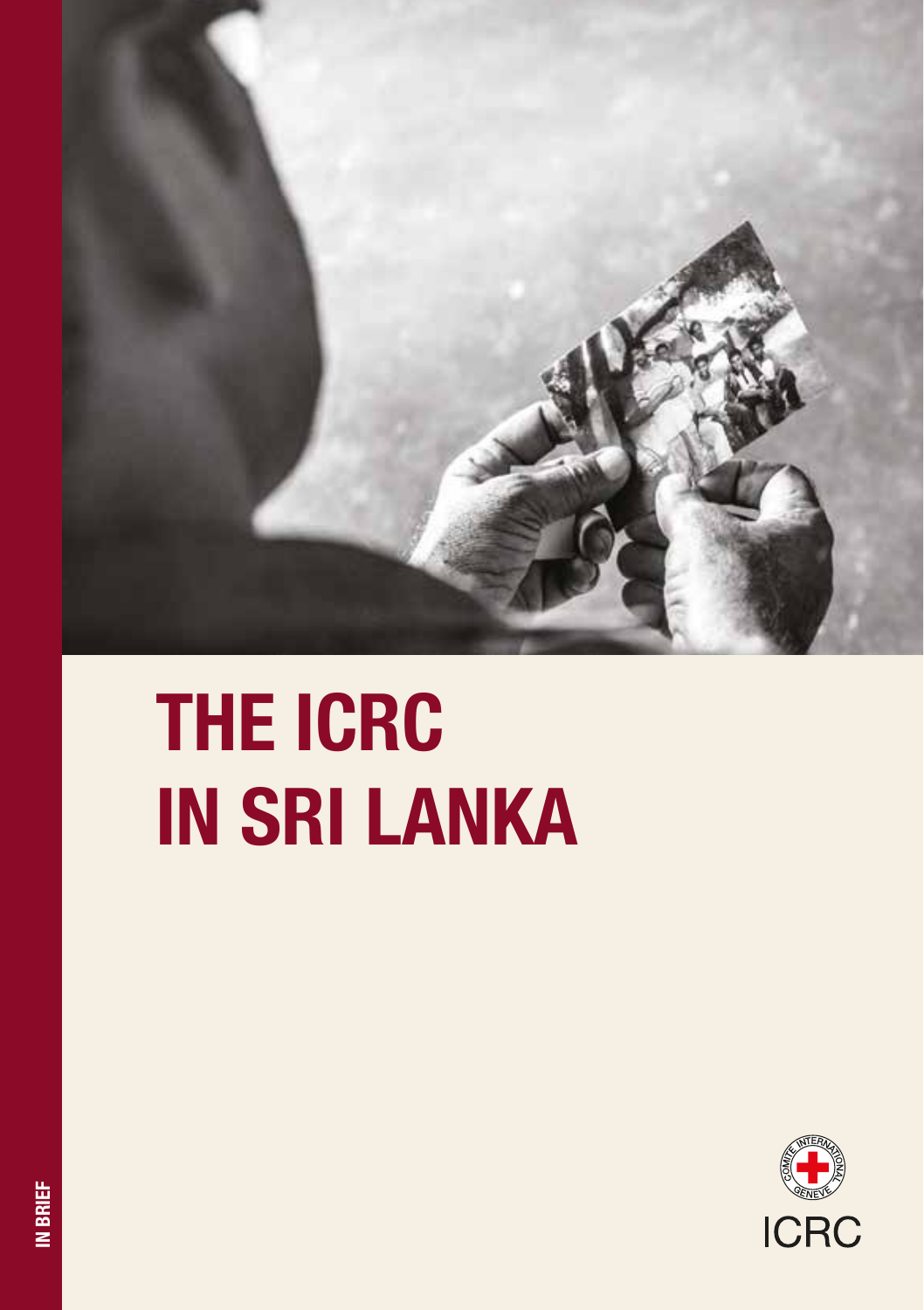#### OUR ACTION

The International Committee of the Red Cross (ICRC) has been in Sri Lanka since 1989. At the time we were responding to needs arising from the uprising of the Janatha Vimukthi Peramuna and the country's armed conflict between the Government of Sri Lanka and the Liberation Tigers of Tamil Eelam. Today we are addressing the humanitarian needs that remain.

We advocate for broad measures to be taken to provide families of missing people with an answer about the fate and whereabouts of their relatives. We are also implementing a support programme around the country to help these families deal with their psychosocial, legal, administrative and economic needs.

We visit places of detention to help authorities improve detainees' treatment and living conditions, including their access to health care and their right to

due process. The remains of people who die during armed conflict, natural disasters or migration have to be managed professionally and with dignity. We support the judicial medical community to strengthen its capacity and contribute to dialogue on forensic-related policy issues.

We promote and strengthen knowledge of international humanitarian law among armed forces, national authorities, civil society and academic circles and train the police in applicable international legal standards on search, arrest and detention procedures. Together with our national partner the Sri Lanka Red Cross Society, we promote universal humanitarian principles that are central to the work of the Red Cross and Red Crescent Movement.

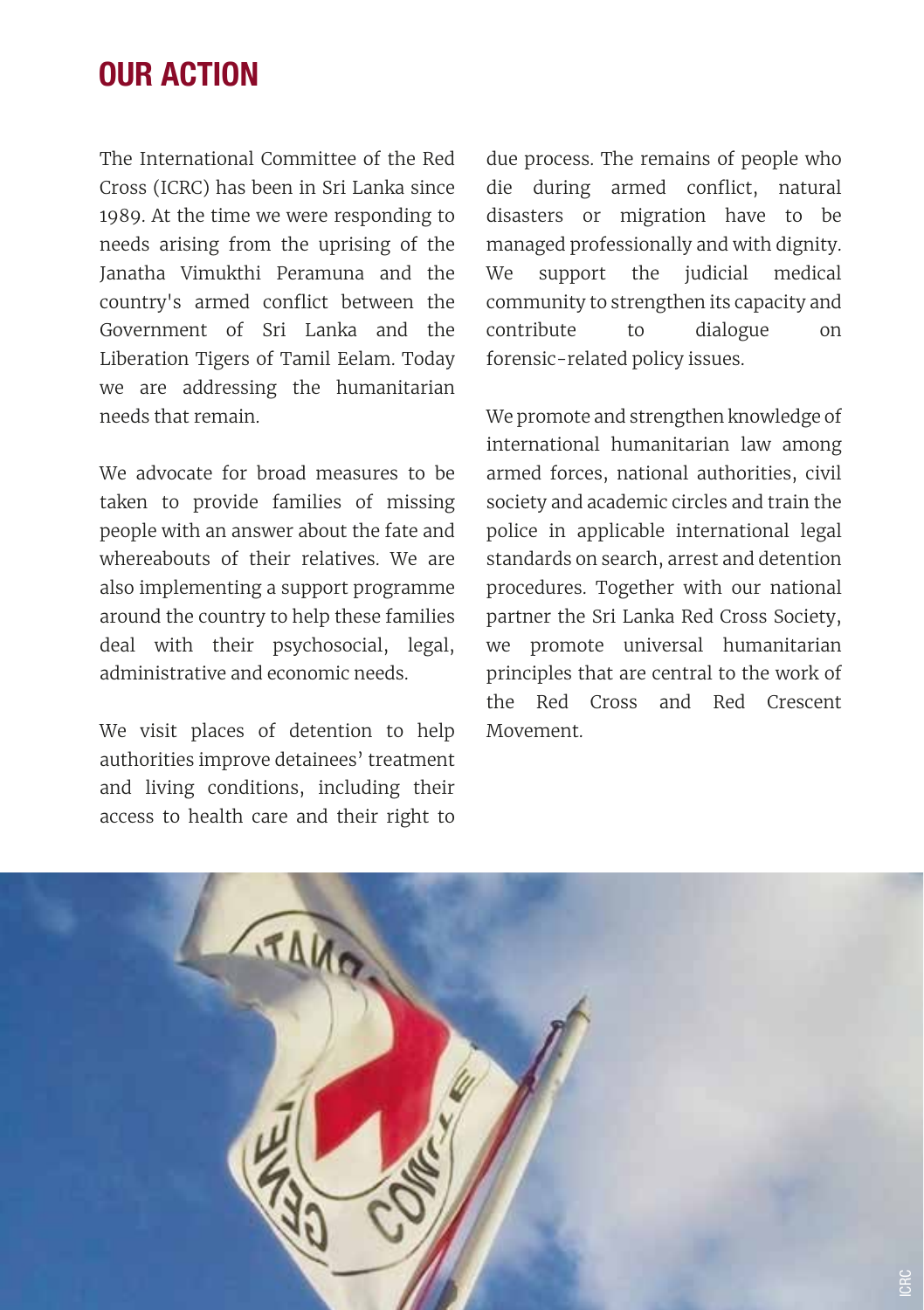## RESPONDING TO THE NEEDS OF FAMILIES OF MISSING PEOPLE

During the past conflict we registered more than 34,000 tracing requests from families whose relative(s) had gone missing. We currently have a caseload of over 16,000 tracing requests from families of missing people island-wide, some of which date back to 1990. We are re-contacting these families to update each case.

In 2014-2015, we carried out an island-wide Family Needs Assessment with 395 families of missing people to identify their needs. We shared with the authorities detailed findings from the assessment and recommendations on how to address these needs. According to the majority of families interviewed their most pressing need is to know the fate and whereabouts of their missing relatives followed by the need for emotional support. Families also need help to restart their livelihoods and to deal with administrative and legal difficulties. We have started to address these needs with a support programme implemented through local organisations.

Families of missing people experience a loss known as ambiguous loss, which is defined by the state of uncertainty they live in. We conduct lectures in universities on the concept of ambiguous loss to raise awareness of it with the aim of having it added to psychology and counselling curricula. Understanding ambiguous loss is essential to provide families emotional support to cope while they wait for answers.

The ICRC worked with the authorities to introduce the Certificate of Absence as an alternative to the death certificate in Sri Lanka for missing persons whose fate is yet to be ascertained. When requested, we offer expert guidance on laws pertaining to missing people and in the scientific process of identifying human remains.

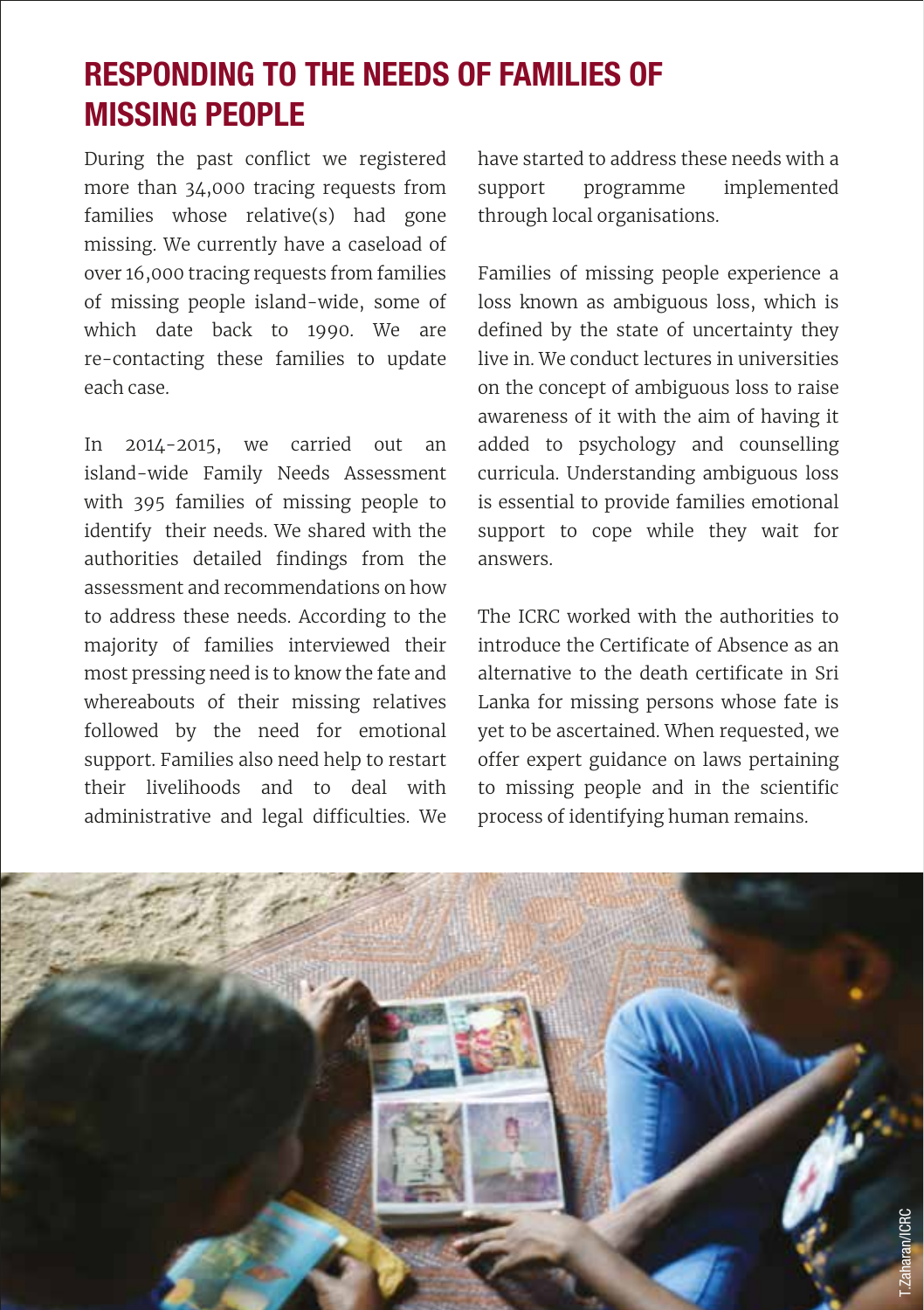## HELPING AUTHORITIES IMPROVE TREATMENT AND CONDITIONS FOR DETAINEES

In Sri Lanka, we have been visiting detainees since 1989. Visits were then carried out to detainees held in connection with the uprising of the Janatha Vimukthi Peramuna and thereafter, the armed conflict. Today we visit all detainees in places of detention. Any findings and recommendations from the visits are shared only with detaining authorities with the aim of supporting their efforts to improve treatment of detainees, conditions of detention and respect for their judicial guarantees. We are carrying out small-scale infrastructure development inside prisons and are working with the authorities to address prison overcrowding and improve prison health-care services.

We organize local workshops and international seminars and sponsor the participation of prison authorities at these events with the aim of building their technical capacity and facilitating the exchange of best practices. We contributed to establishing a national task force to address the legal and judicial causes of prison overcrowding. The task force, which is co-chaired by the Secretaries of the Ministry of Prison Reform and the Ministry of Justice, was recognized by the cabinet in 2016 and its mandate was expanded to tackle prison reform in addition to overcrowding.

We help detainees keep in touch with their families through the exchange of Red Cross messages and by giving families a travel allowance to visit their detained relatives. We also provide ad hoc assistance in case of emergency as well as recreational and educational items for detainees.

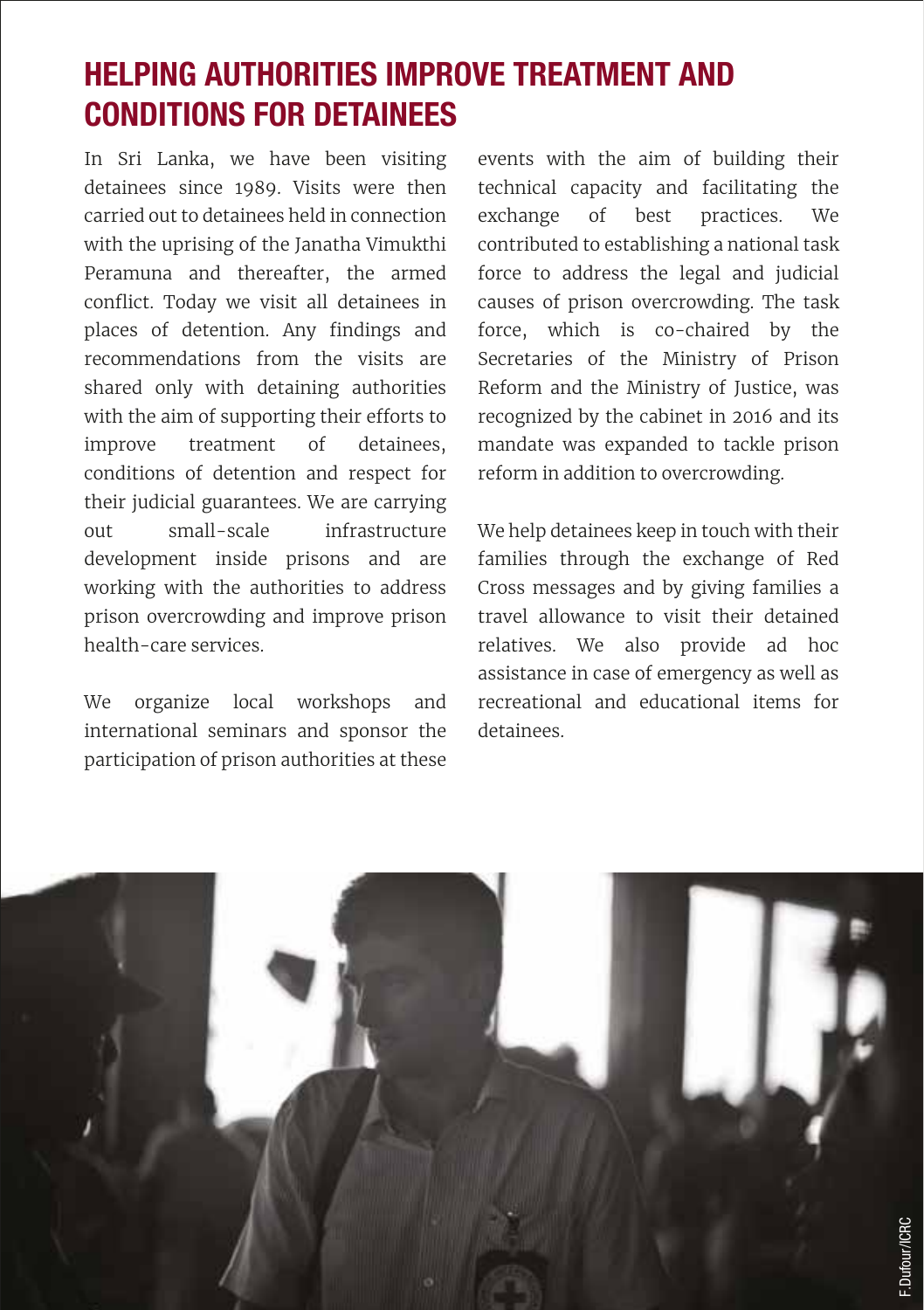### STRENGTHENING FORENSIC CAPACITY

Worldwide, we work to ensure that the remains of people who die during armed conflict, disasters or migration are handled with dignity and professionally managed. In Sri Lanka we train the judicial medical community on the application of forensic archaeology and anthropology in the recovery, analysis and identification of human remains. We also sponsor judicial medical officers to attend trainings abroad to enhance their knowledge.

We sponsor workshops to address challenges in the management of the dead in disasters. As part of a quality-assurance pilot project we are developing with the Institute of Forensic Medicine and Toxicology, we are providing technical expertise to improve existing facilities, build capacity, and to collect, centralize and manage forensic-related data.

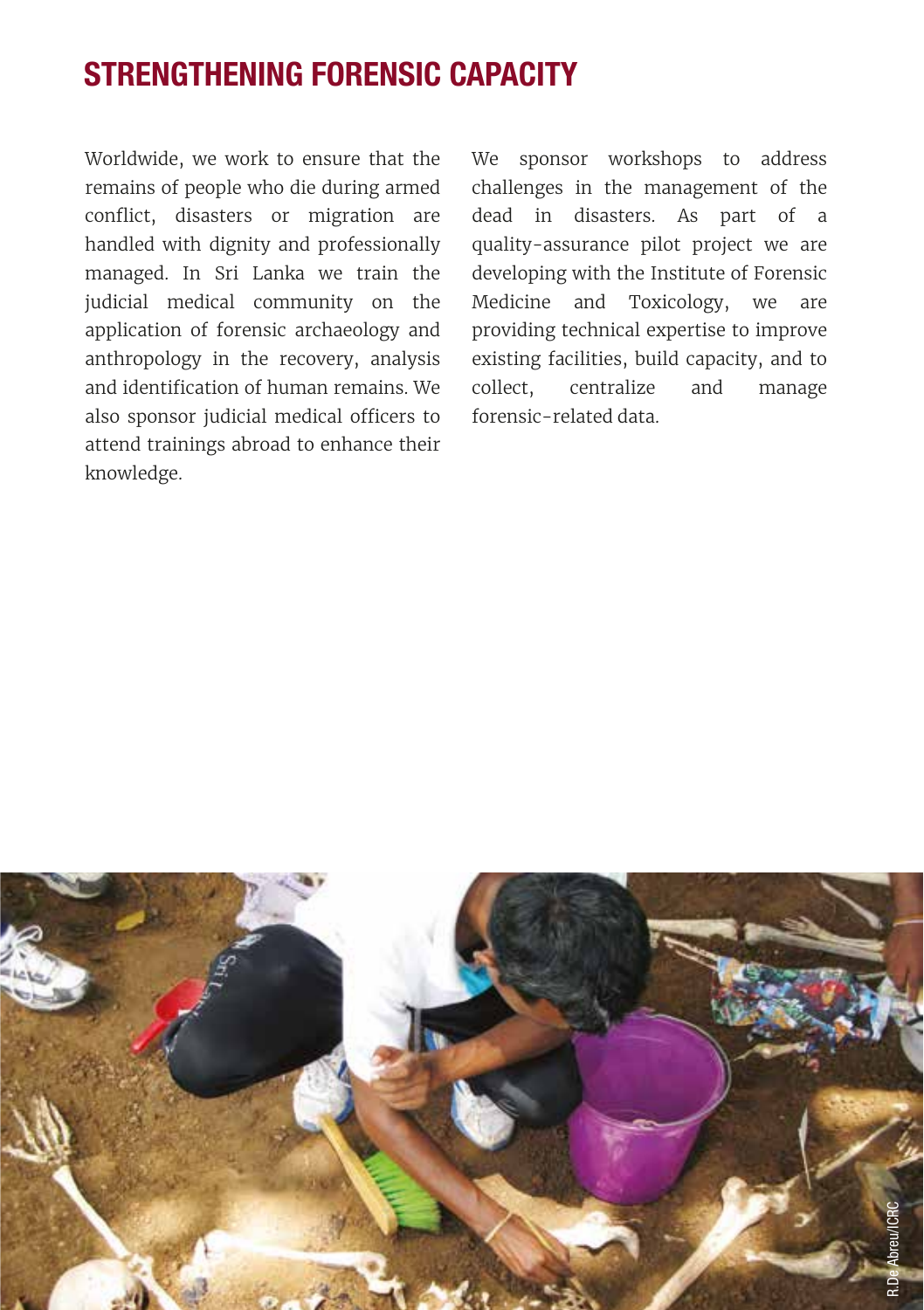

### WORKING IN COOPERATION WITH THE SRI LANKA RED CROSS SOCIETY (SLRCS)

The ICRC works closely with the Sri Lanka Red Cross Society. We provide financial, technical and material support for its work to restore contact between family members separated by the past conflict or natural disasters, the dissemination and promotion of the Fundamental Principles and humanitarian values, and to develop its staff and volunteers' emergency response capacity and first aid skills. We also provide them training on Safer Access, which are actions and measures to ensure acceptance and security when delivering services.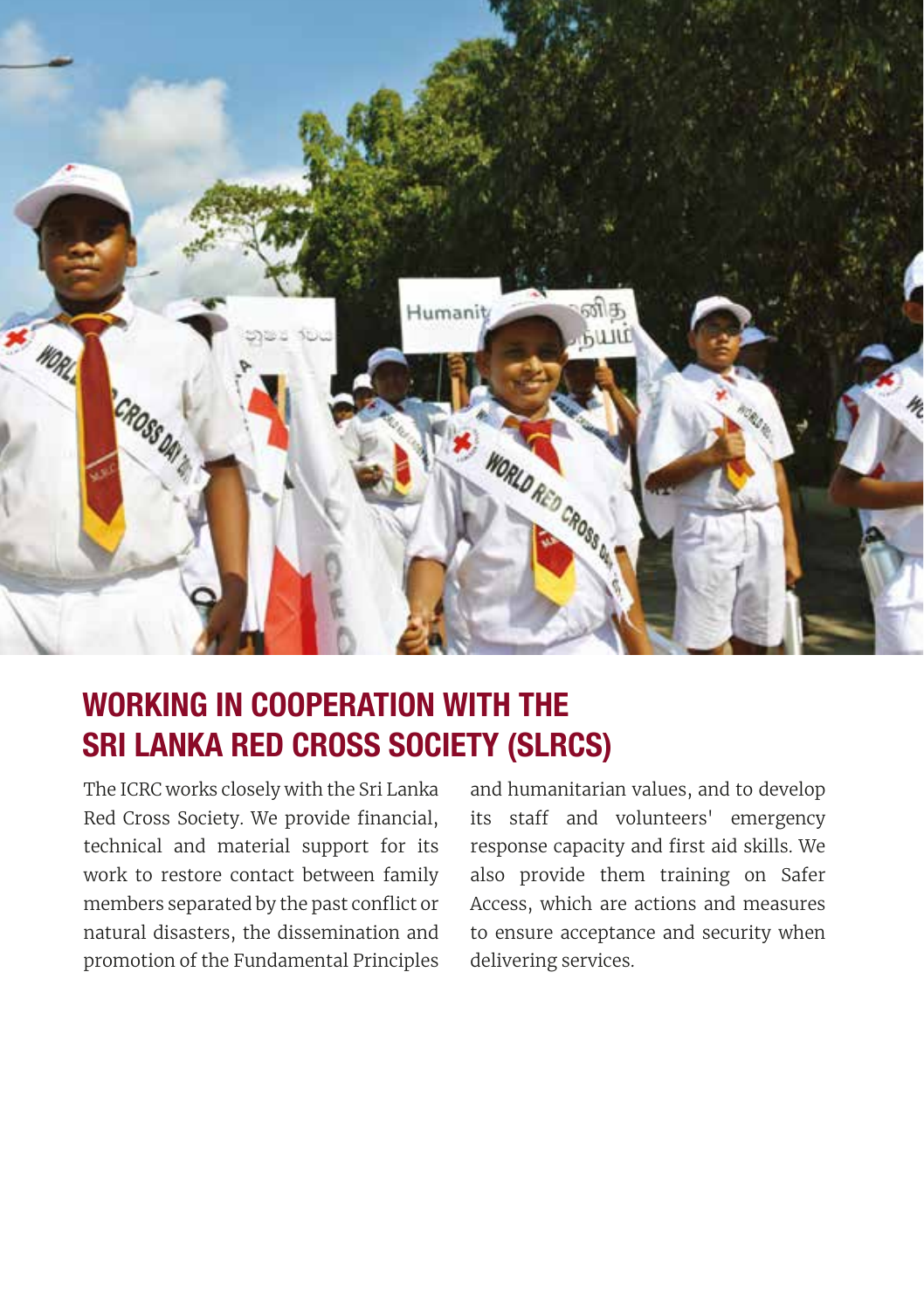

#### PROMOTING RESPECT FOR HUMANITARIAN PRINCIPLES

As part of our global endeavour to alleviate suffering and harm in armed conflict and other situations of violence we promote and strengthen knowledge of international humanitarian law (IHL) among armed forces, national authorities, civil society and academia. We help them integrate principles of IHL into their trainings and curriculum and sponsor their members to participate in IHL seminars, workshops and conferences overseas to enhance their understanding of the subject. In view of Sri Lanka's role as a contributor to UN peacekeeping operations, we conduct briefings on IHL for members of the armed forces to be deployed on

peacekeeping missions abroad and for the navy on maritime security operations. We also provide training for the Terrorist Investigation Division, Criminal Investigation Department and the Narcotics Bureau of the Sri Lanka Police on international human rights law in the correct use of force and firearms and international standards in search, arrest and detention procedures.

We organise an annual national moot court competition for undergraduates of law to understand how to apply IHL in an international criminal court setting.